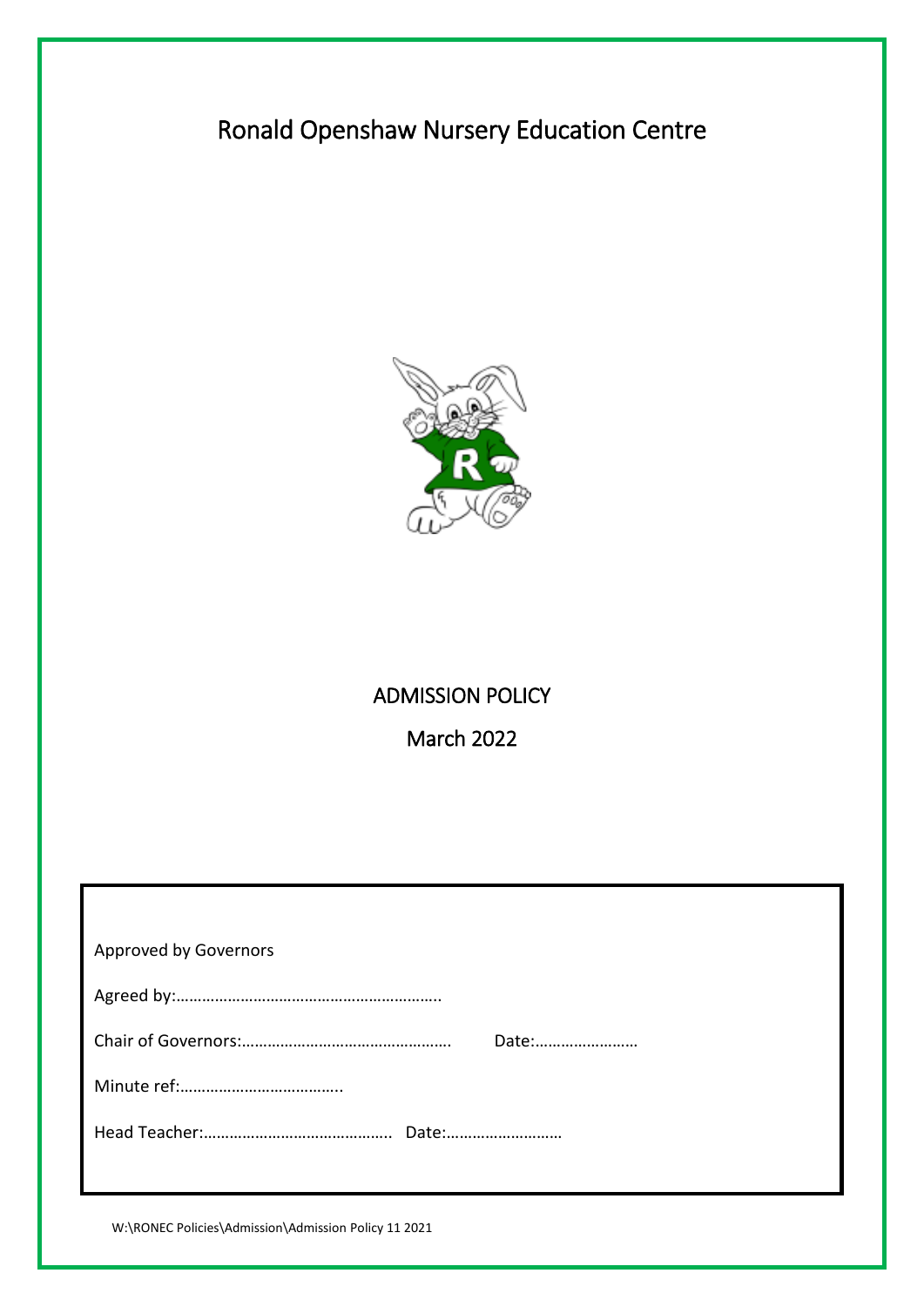# **Aim**

The aim of this policy is to clarify admissions procedures and protocols for the nursery including Free Early Education (FEE) part time 3 and 4 year olds, FEE part time 2 year olds and resourced provision for children with PMLD (profound and multiple learning difficulties) and 30 hour placements.

## **Nursery Provision**

The nursery has provision for:

- 24 x FEE 2 year old children
- 120 x FEE 3 & 4 year old children
- 6 x Resourced Provision (RP) children with Profound and Multiple Learning Difficulties
- Fee paying 2 year olds and extra hours 3 & 4 year olds are included in the numbers above if space allows

At RONEC FEE 2 and 3 & 4 places consist of five sessions per week, each session lasting three hours, for 38 weeks of the year. The total number of pre-school hours is 570 per year.

#### **Eligibility for FEE 3 & 4**

Children are eligible for a FEE 3 & 4 place depending on the date of their third birthday.

| Child's third birthday falls between                    | <b>Entitlement begins</b> |
|---------------------------------------------------------|---------------------------|
| $1st$ April and $31st$ August                           | Term 1 September (Autumn) |
| 1 <sup>st</sup> September and 31 <sup>st</sup> December | Term 3 January (Spring)   |
| 1 <sup>st</sup> January and 31 <sup>st</sup> March      | Term 5 April (Summer)     |

Names will be accepted onto the waiting list after a child is 2 years old.

Explain any circumstances that you feel may give your child priority for a place. Examples may include special educational needs or having a brother or sister at the school.

Parents / Carers are encouraged to visit the nursery when putting their child's name on the waiting list and make use of the Stay and Play Group whilst waiting for a nursery place.

#### **Admissions Criteria**

Each nursery school or class has a limit on how many children it can take.

- Children with assessed special educational needs will have priority. This will usually be in the local school / class, but may be elsewhere when a child's needs can only be met at those nursery schools / class
- Children in, or who have previously been in, in care of the local authority will also be given priority for local nursery schools / classes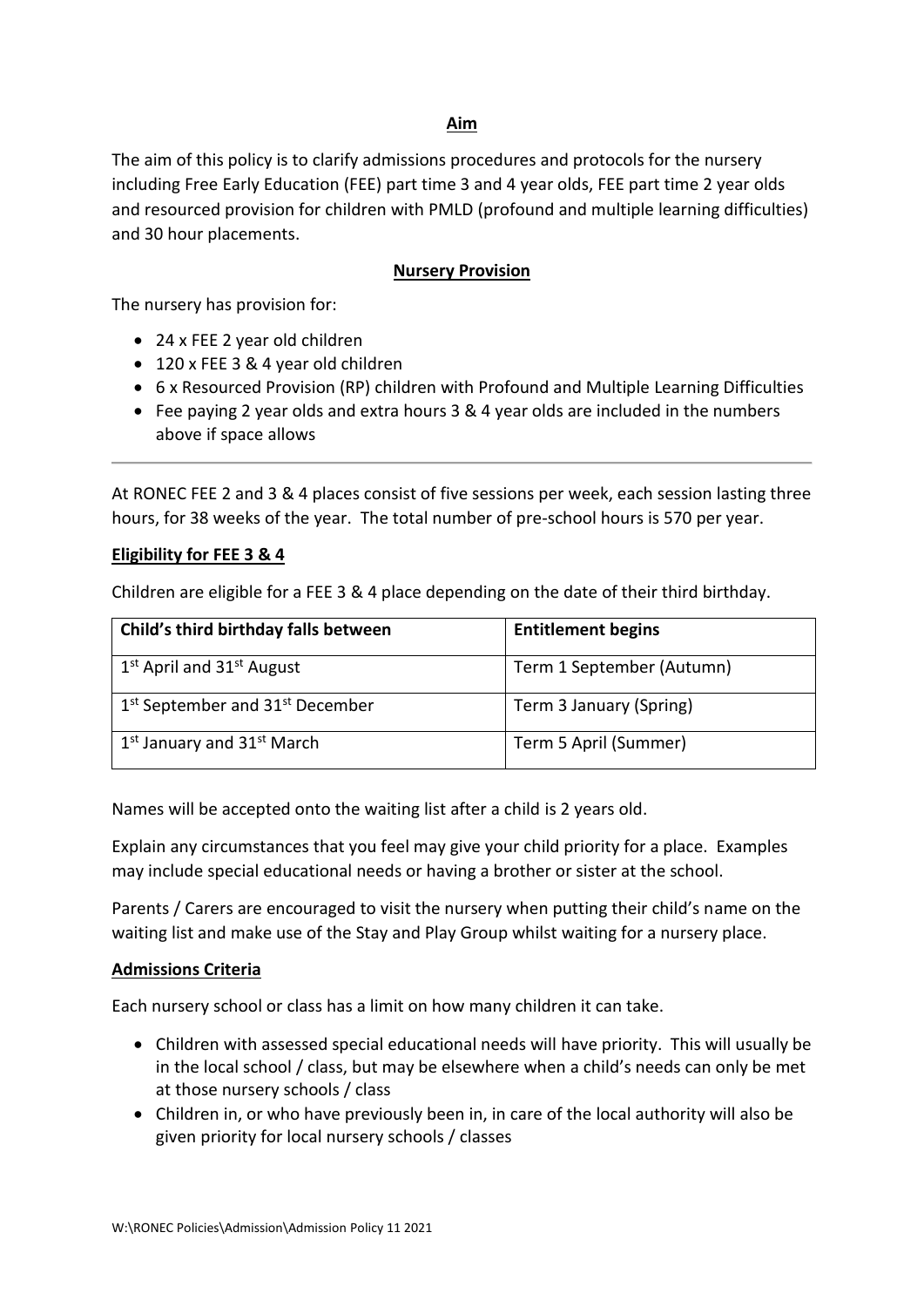If there are more applications than places available, we will apply the admissions criteria below to decide which applicant gets priority. Children in a lower priority group will not be offered a place unless all the children in the group, or groups higher, have been offered.

- **Group 1:** Children who will have only one term in nursery before starting primary school (reception class)
- **Group 2:** Children who will have only two terms in nursery before starting primary school (reception class)
- **Group 3:** Children who will have only three terms in nursery before starting primary school (reception class)

And so on: 4 terms at nursery, 5 terms at nursery, 6 terms at nursery, etc etc.

In each of the above groups if there are more children than places available we admit in the order below:

- **Priority 1:** Children who live locally and have a sibling on roll at the school
- **Priority 2:** Children who do not live locally but have a sibling on roll at the school
- **Priority 3:** Children who live elsewhere in Newham and have a sibling at the school
- **Priority 4:** Children who live elsewhere in Newham but do not have a sibling at the school

**Priority 5:** All other children

If a decision has to be made between children in one of the groups, a place is given to the child who lives nearest to the school by walking distance. If there are any places remaining, then these are offered to other children using the criteria above.

# **Eligibility for FEE 2**

Eligibility for a place for 2 year olds is not universal. You can check via the website to see if you are eligible here [Free Two Year Old Nursery Place.](https://families.newham.gov.uk/kb5/newham/directory/advice.page?familychannel=3&id=Ae-TTzhHRJg) If you are entitled to a free place you will be issued with a certificate, please keep it safe as we will need a copy.

Qualifying criteria include parents being in receipt of:

- Income support
- Income-based jobseekers allowance (JSA)
- Income-related Employment and Support Allowance (ESA)
- Support under immigration and asylum law
- The guaranteed part of State Pension Credit
- Child Tax Credit and you have an annual income of £16,190 before tax or less
- Working Tax Credits and earn no more than £16,190 per year
- Universal Credit

Children will qualify in their own right if:

• Newham looks after them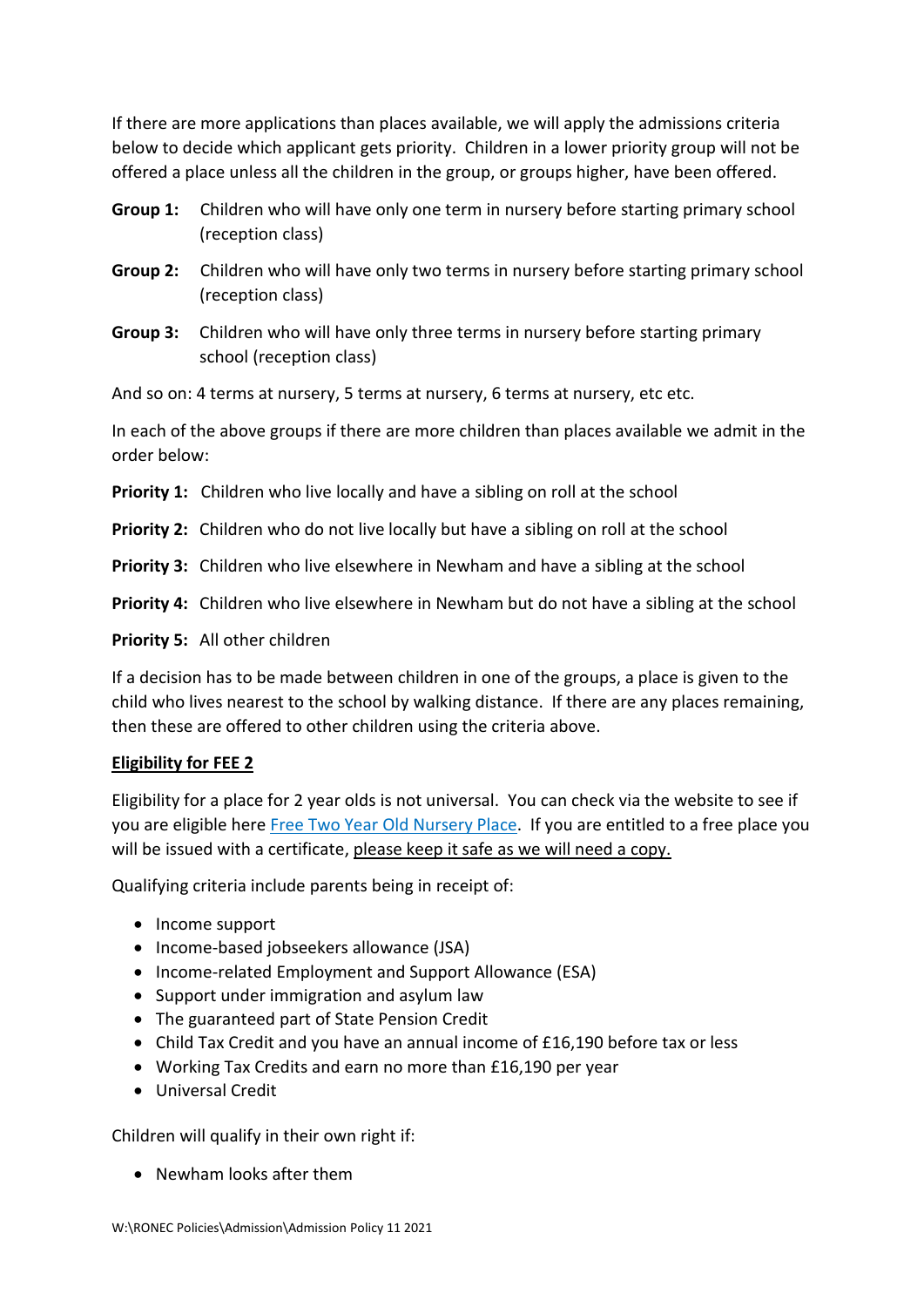- They have a child protection plan
- They have a disability living allowance
- They have a current statement of education need (SEN) or an Education, Health and Care Plan (EHCP)
- They left care through special guardianship or an adoption or residence order

## **Resourced Provision**

These places are allocated through the LB Newham CYPS.

## **Registration**

When a place is available the nursery will write to the parent / carer inviting them to register the child. Parents / carers must accept the place by the deadline in the letter or it may be offered to someone else.

When registering the child the following information must be provided:

# **1. Proof of child's date of birth (one of the following)**

- UK birth certificate (birth certificate from outside the UK cannot be accepted)
- Valid current passport (not expired)
- Official documentation from the National Asylum Seeker Service

Please note that European Economic Area identity cards will not be accepted.

#### **2. Proof of child's main address**

Proof of address documents must be addressed to at least one of the two parents/carers detailed on the common application form (CAF) who must live at the same address as the child. If the child has moved since the application form was completed, proof of their new address and the address on the application form must be provided.

If a child's parents are not living together and the child spends a few days in both households on week days, as a minimum they must provide proof of the address from which the child goes to school in the morning most often on week days, which is also the address supplied on the Common Application Form. Ideally proof of both addresses should be supplied.

Parents must provide one of the following:

- Proof of their own ID: a current passport or photo-card driving licence.
- Council Tax bill for the current financial year (residential not commercial)
- Current Housing Benefit entitlement letter
- Tenancy agreement for council housing or housing association property
- Tenancy agreement for private accommodation from a Newham accredited landlord (acceptable to December 2012) or a tenancy agreement from a Newham licensed land (accepted from January 2013 onwards)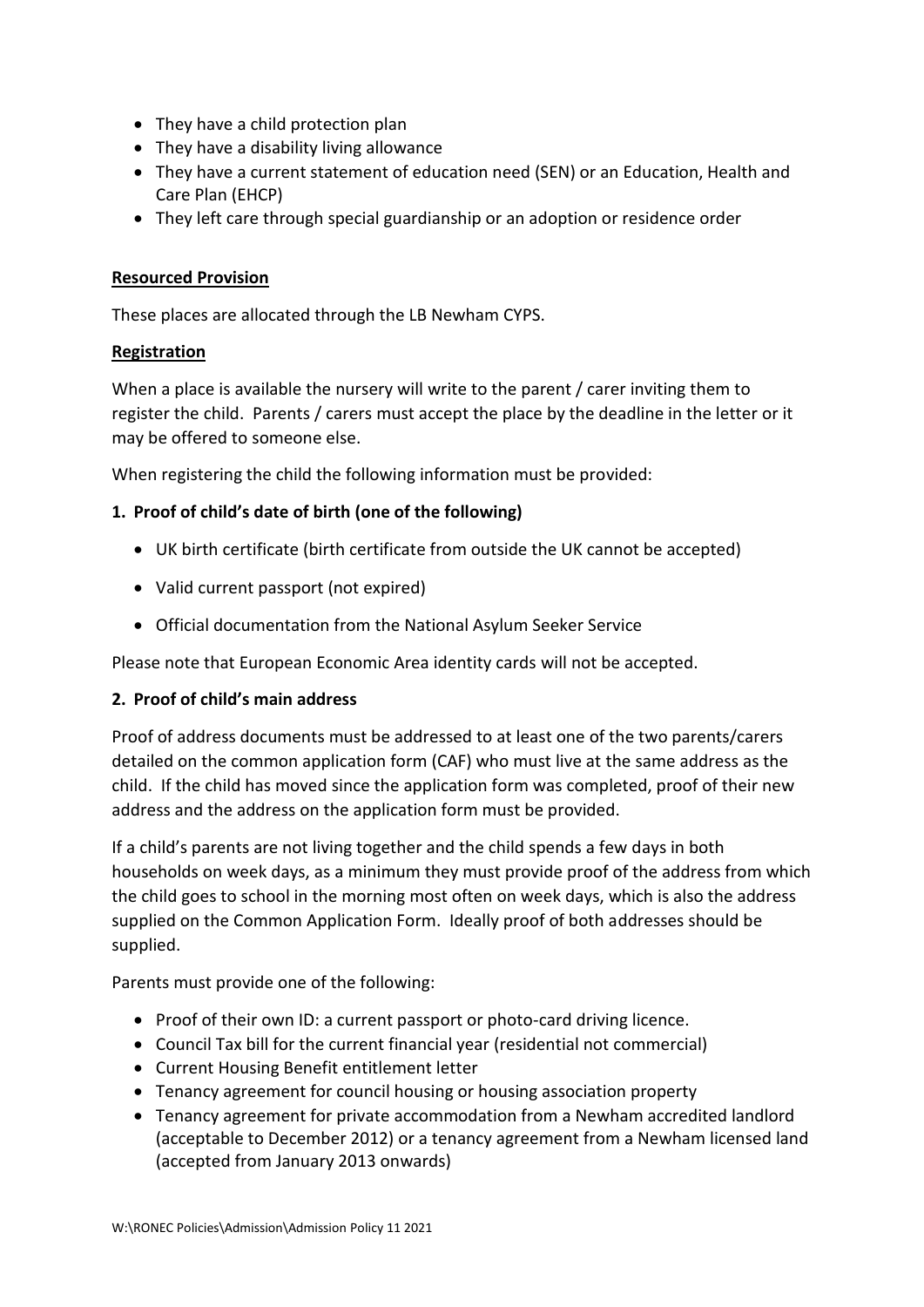- Letter from the National Asylum Support Service (NASS) team informing the family of the address of the accommodation being provided for
- Letter from the Social services Asylum Team informing the family of the address of the accommodation being provided for the family

Please note that Tenancy Agreements from landlords who are not accredited (licensed) by Newham and documents relating the house / flat purchase must not be accepted.

**AND one** of the following utility bills (this is not required for families supported by NASS or a Social Services Asylum Team):

- Recent gas bill
- Recent electricity bill
- Current water bill
- Recent telephone bill
- Recent mobile bill
- Please remember that we may take legal action if parents give a false address.

## **3. Medical Contact Information**

Parents must provide both:

- Child's doctor's name, surgery address and telephone number
- Child's dentists name, surgery address and telephone number

### **4. Emergency Contact Details**

Details of at least **two** emergency contacts aged 18 or over. If possible at least one of the contacts should be able to speak English.

The following information should be supplied:

- Full name
- Address
- Language (if not English speaker)
- Relationship to the child
- Home number
- Mobile number

The details supplied will be checked before admission and the named persons must confirm they are happy to be named emergency contact.

#### **5. Proof of Parental Responsibility**

Documents must be provided by the person living with child to confirm their parental responsibility for this child.

Having parental responsibility means assuming all the rights, duties, powers, responsibilities and authority that a parents of a child has by law.